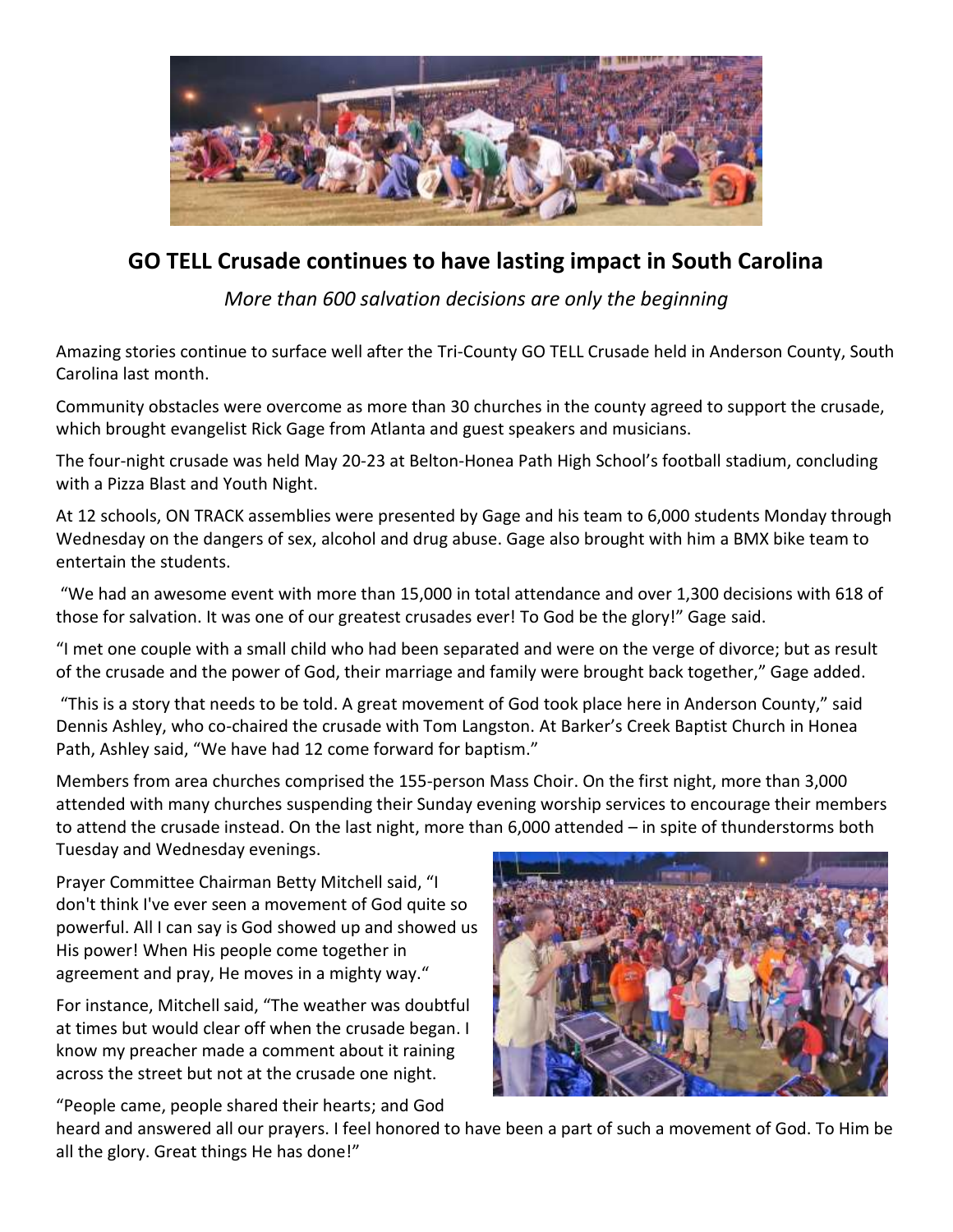Among Mitchell's Prayer Committee members was Evelyn Ashley, saying, "I was disappointed that we only got six cottage prayer meetings from our church but overwhelmed when 91 people agreed to pray every day." Ashley said daily and weekly prayer cells met, and now one daily and one weekly prayer group continue to meet.

On the Sunday morning following the crusade, she said her pastor asked those who had been involved in the crusade to share their experiences. "We had two hours of public testimony of experiences at the crusade," she said.

Then this past Sunday morning, Ashley said 10 people were baptized and at least five more will be baptized next Sunday morning. "People are continuing to visit every day. In the past, getting people to visit once a month was impossible," she added.

"Pray for the enthusiasm to continue and for follow-up of those who made decisions during the crusade," Ashley said. "Praise God for people like the Go Tell Team."Ted Coody, senior pastor of Honea Path Pentecostal Holiness Church, said, "What thrilled me most about the Go Tell Crusade was to see the body of Christ come together in unity – regardless of the wide range of denominational affiliations – out of mutual concern for lost souls and with great passion to reach them for Christ. The souls reached through this effort, I believe, are just the beginning of a greater harvest as we continue to advance His kingdom cause together!

By the second Sunday following the crusade, Rev. Coody said, "We had baptized 10 new believers – most of whom were brought to Christ through the Tri-County GO TELL Crusade effort! We are committed to disciple these who are a part of our congregation and will continue reaching out to win others to Him.

"I will never forget the excitement of seeing souls hungry for God falling on their faces on the wet field, following a thunderstorm prior to the service! What an awesome sight to witness the Holy Spirit, convicting and drawing souls to Christ for salvation or into a deeper walk of faith with Him! PRAISE GOD FOR GREAT THINGS HE HAS DONE AND GREATER THINGS HE WILL STILL DO FOR THOSE WHO BELIEVE ON HIM!!!"

Helen Watson, a teacher at Honea Path Middle School, said, "There was something wonderful that happened at the crusade and then at my school a week following the crusade. These things were not just a blessing for the students but a blessing for me that has renewed my faith and has me walking a closer walk with the Lord."

One regarded a student for whom Watson had been burdened, and the other dealt with carnations.

Watson said this student "was so filled with anger that I wasn't able to get through to her." Attending the crusade on Monday night, Watson was struck by similarities between this student and the testimony of the crusade's guest speaker. Then she saw the student sitting alone.

Seeing her lift her hand to say she was not sure of her salvation, Watson said she struggled for several minutes, wondering if she should join the student. Although she had prayed for this student many times, Watson said she did not feel she had a strong relationship with her and did not want to make her feel uncomfortable.

Then Watson "felt something like a gentle push on my back. I even turned around to see if someone had touched me." Continuing to feel "a heaviness on my back, urging me to go forward," she concluded this pressure must be from the Lord. Watson decided she would do what He was commanding "though difficult for me."

Approaching the young lady, Watson said, "She was tearful and had her head bowed in prayer. I put my arm around her; and as she looked up at me, I asked her did she want to go forward to where others were praying. She took my hand; and we walked to the front with others, went to our knees and I began to pray for her. I saw a colleague and asked them to come lay hands on her as well. When we stood, I heard her telling me softly, 'Thank you'; and she walked away."